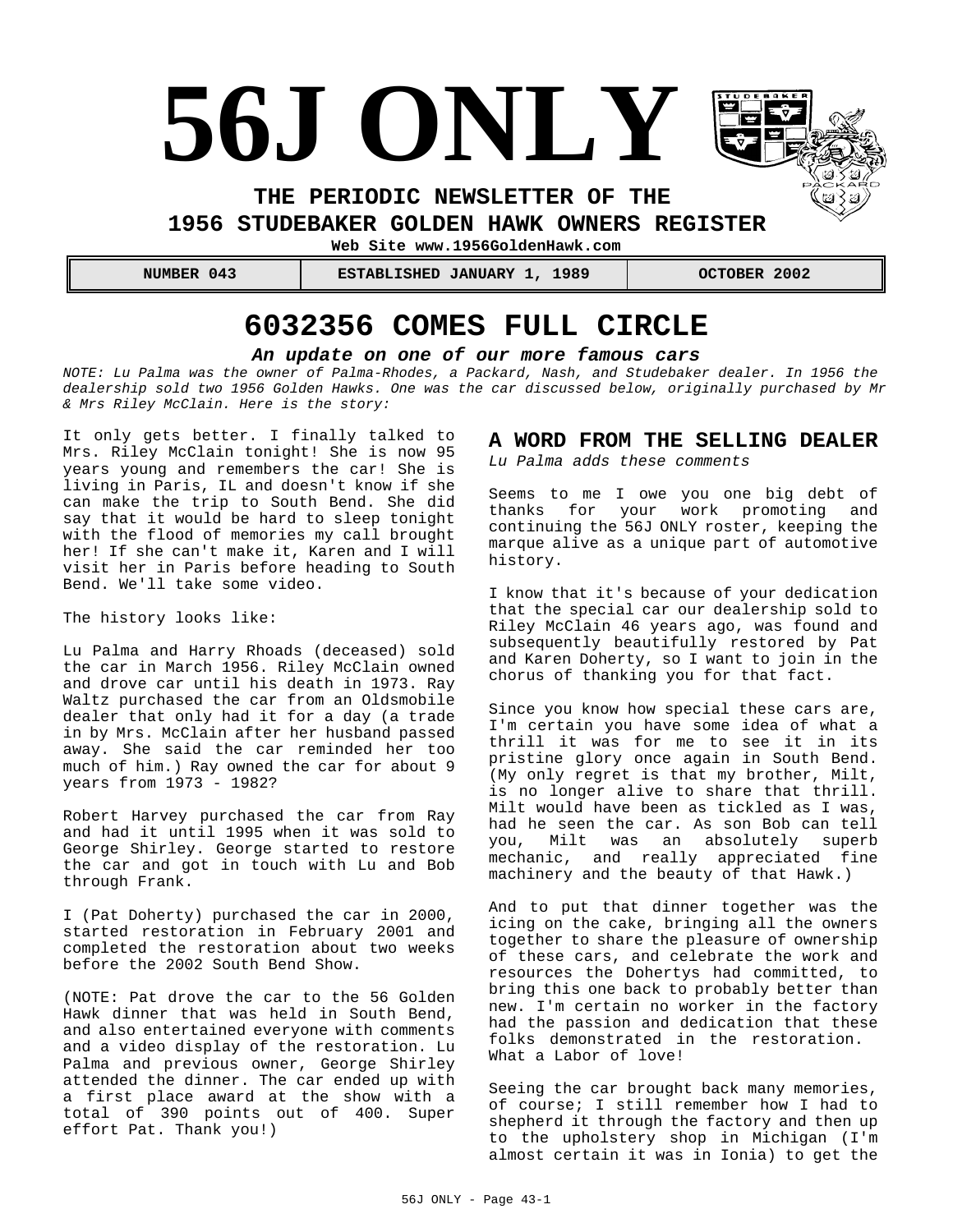special red leather interior installed. For some reason, I recall many phone calls that were necessary to get it all done. And, of course, I remember how much that deal cost us at a time when money was really tight. Riley truly got a deal, thanks to the generous deal our partner, Harry, thought was necessary to make it.

I remember driving it down the highway at 80 MPH, checking it out finally after our shop made it ready for delivery, the big Packard V8 just loafing along; seems like I could count the revs even at high speed.

So through your commitment to that unique segment of Studebaker production you brought back memories of a long-gone time, and I thank you. (NOTE: This car was discussed at length in issues 029 (Feb 1998) and 038 (Feb 2001)

# **THE LIFE OF A DEALER IN 1956**

Bu Lu Palma

You asked about any story connected with the sale of that 1956 Golden Hawk to Riley McClain, the original owner. I think, to get the full flavor of our sale of this unique car one has to realize what the automobile business was like at the time, and the market in which we were operating in. So I'll start that way.

After brother Milt and I got back from service in WW II we went back to what we did before Dec. 7, 1941. He was a partner in a gas station/auto service shop and I went back to the retail business, working for a small department store in Chicago.

But we wanted to get into business for ourselves, and thought we'd make a good pair in the car business, Milt, with his superb mechanical skill, and me, with sales experience. (Milt served in the South Pacific as the head mechanic on a PT Boat mother ship, which was the focus of a flock of PT's with 3 big Packard engines each; engines modified from Merlin aircraft designs. With the very short range of these PT's, the USS Oyster Bay was right in the thick of fighting, and Milt had all kinds of stories to tell. The Navy had sent him to a Packard factory school, and he ran the entire service shop on that ship.)

Anyway, getting into business was a tough go. The demand was so great, and the supply was so small, that automobile dealerships were not for sale - it was a time when dealers had a license to print money. And we didn't have much.

But we persisted in looking, and eventually the factories caught up, and dealers began to look for easier ways to make money. So finally in 1953 we found a small, Packard dealership for sale in a small city, Paris, that we could buy with all the money we could borrow. Moved our families and opened *Palma Motors - Sales and GOOD Service.*

It was a small store-front type of facility, but had an adequate shop, including a body shop and we inherited several good mechanics, body men, and a good local salesman. Our idea was to expand the lines we offered, and almost immediately added Nash, Kaiser-Frazer, Willys Jeep, and switched the used-car Lot to a better one out on a highway into town.

But it was a tough go; the factories were churning out cars by now, and competition was rugged. In a town of 10,000 there were 12 -- count 'em, 12 -- dealers, counting the dealer selling trucks. Beside our shop there were only 3 multiple dealers: Cadillac/Chevrolet, right next door, Ford/Mercury, and Chrysler/Plymouth. ALL the other names had individual dealers, even DeSoto and Edsel, when it premiered.

So you can get some idea of how competitive prices were - and a good part of our market consisted of well-to-do farmers, the hardest bargainers there are! (Paris was the county seat of Edgar County, which had some of the best land in Illinois - most farmers weren't hurting. And some drove Packards.)

The factories were looking for dealers, which made it easy for us to get those other lines; we had all the independents. (Side story: Before we had Studebaker, in our original location, one day a man walks in, announces he's from General Motors, GMC Division, and how would we like to take on the GMC line? Hard to believe, but true. He pointed out we didn't have a truck Line, and he would have signed us, Packard dealers, in competition with the Chevy dealer right next door!, We didn't go for that deal, trying to sell GMC pickups against the same Chevy truck right next door, which was priced lower.)

Comes the Studebaker/Packard merger, and Milt & I went over to the Studebaker dealer and offered him a part of the business, taking the Studebaker line and moving to his much better facility. Even had a used car lot right there. Harry F. Rhoads, our partner, didn't have much choice; he was in tough circumstances and took what we offered. Unfortunately he hadn't been very aggressive, and there weren't many Studebakers running around.

The point I'm finally getting to, was that we really had to make hard trades. If the prospect didn't like what we offered, there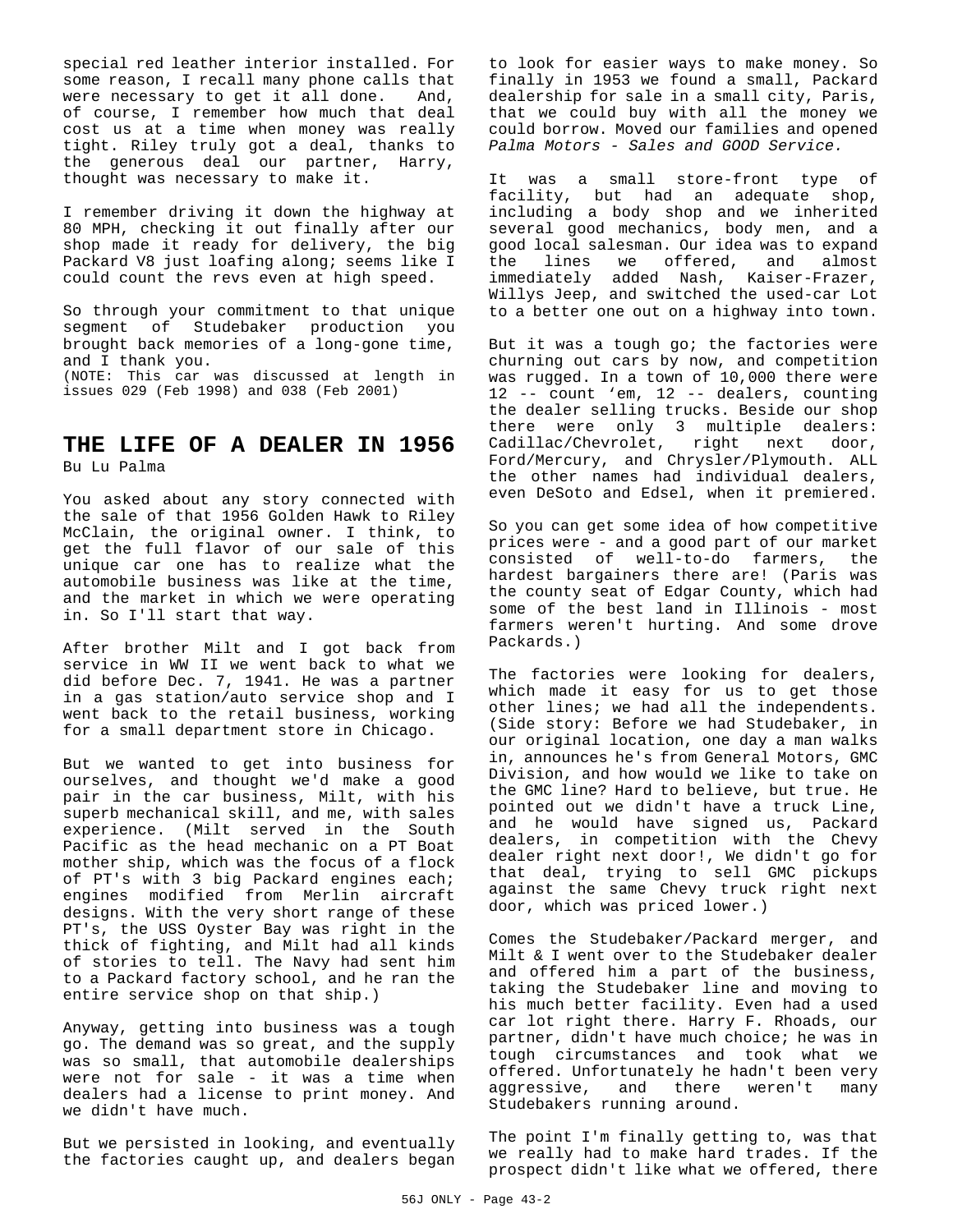was Buick down the street, Cadillac ready to deal, Olds with the Rocket 88 V8, Chrysler across from our original location, and everyone else also ready to cut price.

As a result, we routinely had to over-allow for the trade-in, and that's what happened when our partner, Harry Rhoads, talked with one of the well-to-do lawyers in town, Riley McClain.

Riley lived north of Paris, in Metcalfe, an even smaller town, and was a bit of a car buff, driving a 1953 Jaguar - not the usual automobile one saw around Edgar County. I know you've seen our original billing to him, so you know we took in a Studebaker Champion as well, over-allowing on that car as well as the Jag.

Riley knew exactly what he wanted and drove a hard bargain. I swallowed hard when Harry told me the deal he had made, but we had to honor it, hoping that we'd find a buyer for that grey XK120. As you know, the Golden Hawk was specked out in rather unusual fashion: Grey solid color, no radio, and with special red leather upholstery.

So I remember it well; had it shipped up to a special shop in Michigan for the red Leather and for one reason or another had to make call after call to get the job done. All the time wondering how we were going to make out with that expensive English job which certainly looked peculiar in our used car Lot. What a deal!

But, as you know, having seen what Karen and Pat Doherty have done with the car, it was a beauty, both in appearance and performance. Riley may not have wanted a radio so he could listen to what the Packard V8 was telling him - sweet, indeed.

## **SOMETHING NEW**

*1956 Golden Hawk Manuals on CD*

With its combination of Studebaker Style and Packard power, one would suspect that the 1956 Golden Hawk would have been embraced by Studebaker and Packard fans alike. Instead the opposite came to pass. Studebaker fans seemed less than enamored and Packard owners hardly took notice.

For decades the 1956 Golden Hawk owner had to go his own way, and there wasn't much in the way of help or information available. But, our club has changed all that, and today, we probably have more resources available than any other Studebaker owner. Though, not *officially* offered by our club, the new 56JONLY message group, described later, is just one more example. Others include our newsletter, web site, parts catalog, authenticity guide, parts repair, and interchange list, to name a few.

Now, something new has been added to the mix. I have converted the Parts Catalog and the Authenticity Guide to compact disk. You may have seen other CDs advertised. For instance, you can buy a CD that contains the parts catalog, body catalog, and shop manual for Studebakers from 1953-1958, the same as the hard copy, reprint, versions that have been available for many years. Now all the manuals are on one CD, and the price is considerably less than the cost of just one manual.

However, our CD is different than the others. The text on our CD is searchable. For instance, you could search for the words "power steering" and the software will locate each occurrence. The text is also much clearer. In short, it is a much better product, and we've got it. It is all in the processing, but I won't bore you with those specifics.

Currently, the manuals that are available on CD are the *1956 Studebaker Golden Hawk Chassis & Body Parts Catalog*, the *1956 Studebaker Golden Hawk Authenticity Guide*, the 1956 Studebaker Accessories catalog, the *1956 Studebaker Passenger Car Owners Manual*, and the *Warner Overdrive* manual. (NOTE: The Accessories Catalog, and the Owners Manual do not have searchable text)

Pat Doherty helped with the front end processing of the CD. He wrote the software that allows the CD to load automatically and bring up a menu which makes navigating the CD pretty simple. Even I can do it!

I am still working on a few aesthetics, but I hope to have the CD ready for shipping by mid October. See the *56J Club Items* section of the want ads for ordering information.

# **56JONLY MESSAGE GROUP**

#### *Q&A posted on new web site*

New member Scott Reid has set up a message group on the web through Yahoo Groups. Now, members can ask questions and supply answers which are available to everyone who has signed into the group.

There has already been a flurry of activity and I think Scott has done us all a great service. To learn more about the 56Jonlygroup group, visit the web site at http://groups.yahoo.com/group/56Jonlygroup

It's not perfect, there is advertising, and I found it difficult to navigate. With my regular modem, it takes too long to get each message loaded. But, it works!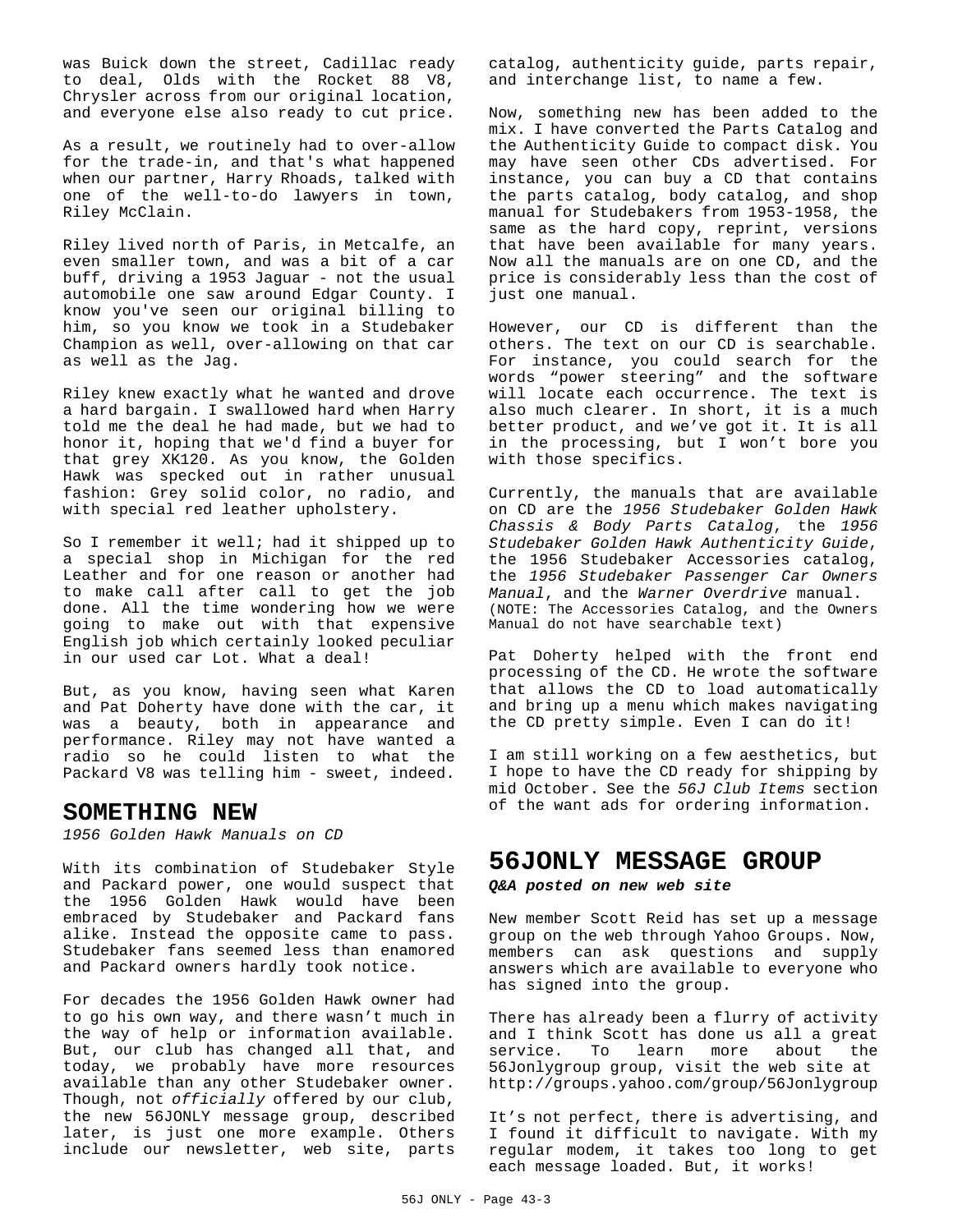Although I won't be monitoring the group, I have checked it from time to time, and I see there has been a lot of activity. If this gets our members involved in some useful dialog, that does meet one of our goals, so thanks Scott for starting it.

*I want to make one very important point*. **The information presented on the message group is not sanctioned, approved, or endorsed by me or our Register**. I've seen some statements which, I feel, are false, so I hope everyone will keep an open mind.

## **NOW, A LITTLE BIT ABOUT EMAIL** *The right time and the right place*

Email allows us to communicate more quickly than conventional mail, and at less cost than the telephone. Unfortunately, many people feel compelled to send me jokes, and messages about a particular cause. I know you mean well, but I'd like to keep my email address for club related messages. Take a look at it from my point of view.

I get about 100 messages each day, 95% of which is junk. Parading through the junk to find the few good messages is quite the challenge. Once my email address included in someone's mass mailing, I start getting email from total strangers. I receive at least 3 messages a day, with a virus attachment. How much fun that is!

If you must send me jokes and other propaganda, please use my address at fjagh@yahoo.com. It is always good to hear from you, so if you must send this stuff, please use that address. There is a right time as well as, a right place for this kind of exchange, and the club email address is neither. I hope you will understand.

#### **DINNER IN SOUTH BEND-AGAIN**

*Jan Bella, Brenda Markin, Pat Doherty, and Bob Palma made our dinner the best one yet.*

We had the largest gathering of 1956 Golden Hawk fans at our dinner in South Bend during the *38th Studebaker Drivers Club International Meet*. About 60 people showed up for our dinner and it turned out to be one interesting evening.

As many of you know, I try to set up some kind of dinner at the meet. This hasn't always been easy, as it is difficult for me to make the arrangements by long distance.

Since two of our members live in South Bend, I wrote to Jim & Jan Bella to ask if they could recommend a place, and possibly help coordinate it. Jan jumped right in and set up everything with Brenda Markin, who is the owner of *The State Café*. The Café is located a half block from the host hotel, so for convenience, this was perfect.

Brenda, in turn, took care of the rest and we had the best meal and the greatest time eating and socializing. *The State Café* is not open for dinner, so we had the entire place to ourselves. It proved to be the best bargain at the meet.

Normally, all we do is eat and hopefully get to know each other a little better. However, this night was special. Pat & Karen Doherty brought the famous 56J that was sold new by Lu Palma, father of *Turning Wheels* Cooperator editor, Bob Palma. Pat bought the car from George Shirley, and restored it to perfection (390 points at the show) in about 16 months.

Karen had put together a computerized slide show, which Pat was able to project on the wall, as he detailed the entire process. Pat & Karen invited all the previous owners to attend. George Shirley was the only one who could make it. The original owner, Mrs. Riley McClain, was unable to attend, so Pat stopped by to show her the car in Paris IL on his way to the meet. She is 95 years young and the picture of health.

We were joined by the Palma family, who attended at the request of Pat Doherty. Bob, of course, is the editor of the Cooperator column in *Turning Wheels*. His parents, Lu & Alice owned the dealership from where the original sale took place. Lu's "younger" sister Libby Klug also attended with her husband Bob. It was great to hear Lu Palma's perspective about the car and other things Studebaker.

So, if you were at the meet, and did not attend the dinner, *thanks for staying away*. Truth is, we didn't have any more room, although we still had plenty of food. The response was much greater than I had ever expected. Brenda was so accommodating and she made the adjustments "on the fly." She was simply a joy to work with and my special thanks to her for being the right person for the job, and to Jan Bella for making it happen. Good ideas and good people mean good results!

## **THE 56J WITH A FACTORY 374"** *Done with smoke and mirrors*

Member Bill Hunt purchased his car in 1999 and decided to do a full restoration. Bill & Carolyn made several visits to my house to look at my car and discuss the project. During the course of one conversation, Bill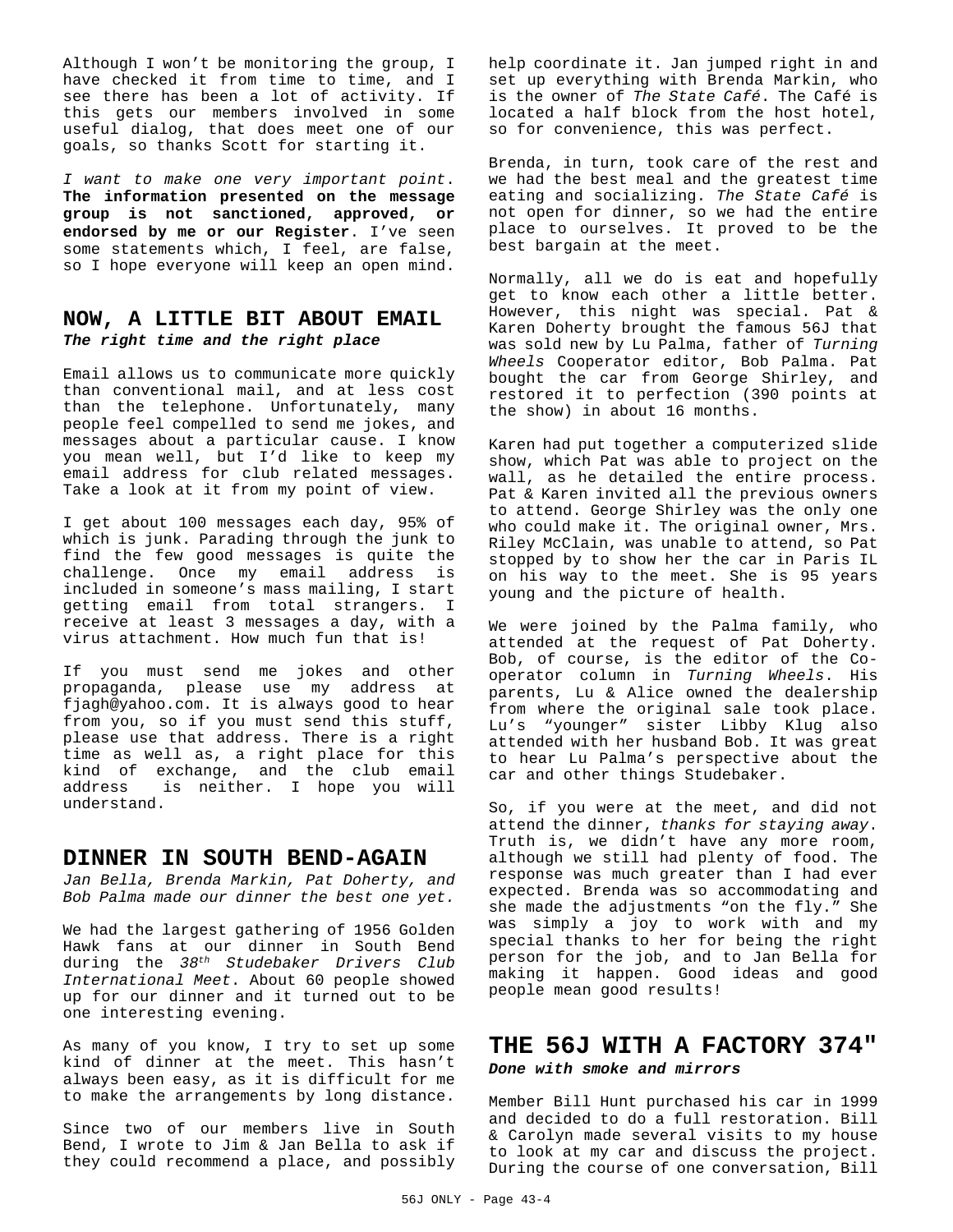noted that his mechanic stated that the engine in his car was a 374 CID V8.

Bill also noted that the engine number stamped on the block was the same as the one on the original production order. This presented quite a mystery until the answer was provided by Joe & Nancy Bacon.

Joe and Nancy owned this car in the earlymid 1970s and, at one point, they had to replace the engine. They installed a 374" Packard and the person who did the work stamped the original engine number on the block. The result was a car with all the matching numbers.

This is just one more example of how a car can appear to have an original component, and still not be the case. Almost half a century, and several owners can obscure the history of any car. Luckily, Joe and Nancy were available to explain this anomaly.

## **JUDGEMENT DAY**

#### *And the new math where: 2 x 4 = -3*

Several members had their cars judged at the recent *SDC International Meet* in South Bend, and all did well. Congratulations to everyone who brought their car to the meet. It was really great to see so many 1956 Golden Hawks on display.

Late in the day, I was approached by Stu Chapman and Rene Hargar, two of the four judges in the C & K Division. They mandated that I should notify our members that cars with the dual four barrel carburetor setup are subject to a (3) point deduction.

I wrote to Chief judge Jim Pepper to ask for a clarification. Here Jim's reply: - - - -

*Dear Frank,*

*Glad to hear your judging opinions. Generally speaking, accepted dealer installed options were items that are listed as factory accessories or options.* 

*A good example is a radio. Many cars came from the factory without a radio. A lot of buyers opted to have the dealer install a factory radio. This is fine. If the dealer put in a Radio Shack radio, it is not correct. Some dealers sold aftermarket parts. If a buyer had the dealer install an aftermarket part on a new car, it is a non-authentic part. Who put it on really does not matter.*

*The 2X4 setup was a Packard item. It was never offered on a Golden Hawk, nor was it available as a Studebaker accessory part.*

*Thus it will receive an authenticity deduction. Yes, I know that Studebaker was Studebaker/Packard in 1956, but the 2X4 setup had a Packard part # on it. It would be like the popular substitution of using a Cadillac AFB on the primary of the 409 Chevy. Both were GM parts and some were done by GM dealers. It is still incorrect.*

*I agree that a 2X4 Packard engine is impressive looking and I don't fault anyone for installing this setup if they have one. The judging committee has recommended to change the variable 1 through 6 point authenticity deduction to a flat 2 points. The reasoning is that an item is either right or wrong. There is no degree of correctness. At least this way, you will know how many points you will be sacrificing. Approval of this item should create some consistency in deductions for authenticity items. The SDC board will vote on this and other judging issues shortly. The results will be published in T.W. soon.*

*I am always glad to receive feedback regardless of the opinion. Please feel free to comment anytime. The more the better.*

- - - - Well, Jim's answer certainly has merit. After all, SDC has its rules regarding judging, and anyone participating, is bound by those rules. The important point here, is to make sure everyone is aware of those rules.

Studebaker had contemplated adding the dual four barrel option for the 1956 Golden Hawk. They even assigned a part number, 1541805, and listed the individual parts.

We know they didn't come from the factory that way! If you choose the dual four barrel carburetor setup, and have it judged at an SDC show, you will receive a deduction, unless you enter in the modified class. From a personal standpoint, I'd sacrifice the few points any time, in exchange for the look and excitement of the dual four barrel setup.

I think Studebaker-Packard "stepped on its own crank", when it scrapped plans for part # 1541805.

## **TURNING THE TABLES**

#### *Your hard work has helped make our club so enjoyable for me*

Nothing about our club gives me more pleasure than to receive a note from a member indicating that he finished his project. Jean Thompson, Pat Doherty, Deborah Shipione, Don Girvan. Doug Jackman, and Tom Aylward are a few who come to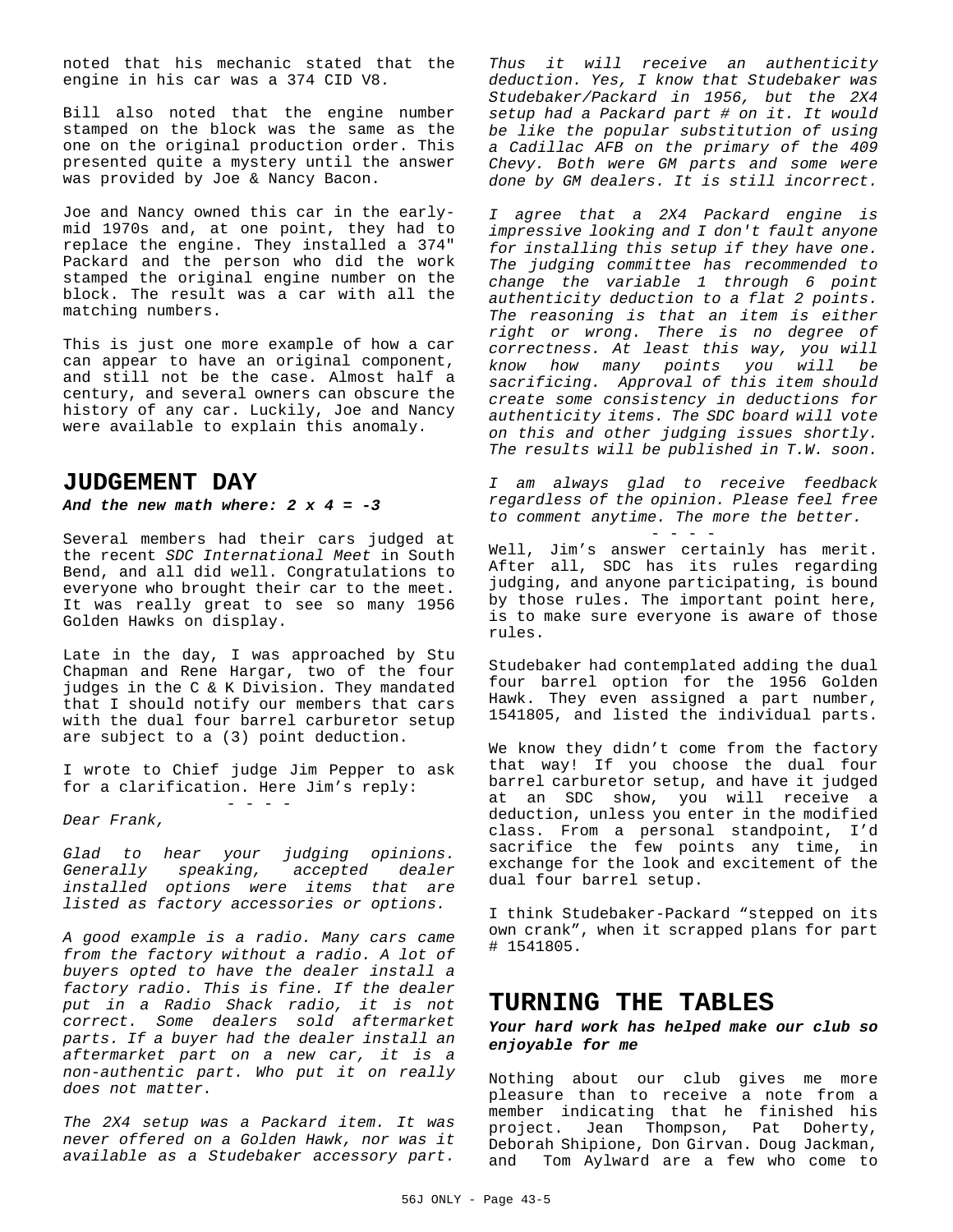mind. They took on the job and saw it through to completion. I know that many of you have been sitting on your project for years, and in some cases, decades.

I read somewhere that only one of ten restoration projects ever gets finished, so if you are in the select 10% group, you can be very proud of yourself.

Two restoration projects that came to completion are particularly gratifying. Bill Ladroga and Bill Hunt each restored a 1956 Golden Hawk, brought it to South Bend, and won a first place award. Bill Ladroga did it in 1997, while Bill Hunt did it in 2002. Both cars were painted in the Mocha/Doeskin combination.

They each came to my house early in their restoration, and each seemed to like the way my Mocha/Doeskin car turned out. Then they embarked on their own restoration journey, and in each case, my car pales by comparison. The students showed the teacher how it should be done.

Thanks to all of you who have worked your project through to completion, and special thanks to those of you who have gone to the trouble to show it at an *International SDC Meet*. It is the hard work, by people like you who make our club so enjoyable for me.

# **THE MAILBAG**

*Letters are always welcome. If you need help or can offer advice, share it with the membership. (Edited as required.)*



## **BRENT HAGEN Portland Oregon June 04, 2002**

I just received the latest copy of *56J ONLY* and read that you were wondering about the original color of carpet of the G & W 56J's. I corresponded with Geoff Fors a few years ago about this. His car still had some of the original carpet in it when he bought it. He sent me a swatch of it and we both agreed it was a very, very dark green.

I also have talked to Rene of *Phantom Auto* and Jim of *Quality Auto Carpet* in Chicago about the availability of dark green Daytona weave carpet like our original. Both said that all that is available that would be close is black.

The Daytona weave carpet is one of the most expensive carpets, used in only the top end cars because of its expense. As to cost,

Rene asks \$400 for a carpet set and Jim asks \$393, so they are about the same.

Hope this answers some questions regarding the original carpet for our Ceramic Green, Snowcap White 56Js.

(Brent sent another letter on 9/20/2002) Just thought I would touch base with you on my 56J steering wheel. I received an envelope from Don with some samples of different colors. I looked them over and compared them against my nos 56 sedan steering wheel. 11033 was the closest match but was not quite white enough. I called Don the day before yesterday and he happened to be casting a white steering wheel, so he was going to mix up some more samples and see if he can come up with a closer match.

The cores I got from Dwayne were all missing the stainless trim rings, so Don is going to try and improvise and come up with something that will work-such as a Ford hand crank clip that is stainless and about the same diameter.

I have been driving my 56J to work. The "new" engine runs great. I got the timing all dialed in and had to lean out the fuel mixture in the carb by installing larger main metering rods in the primary-got tired of all the fuel going out the exhaust pipes and leaving carbon on the tail pipe extensions!

I also had my 3:07 TT rear end serviced by a rear end shop just outside Portland. The guy who performed the work used to be a mechanic and service manager with a Stude dealership in Portland and started this business in 1967. He said that the Dana rear ends have changed little in over 40 years since our Studebakers where manufactured.

I guess there were several improvements made to the original twin traction units. Mine came from a ' 61 Hawk and has a more modern unit. Ed put new clutches in mine and it works great. I thought it quite interesting that you can update your existing rear end with a new Dana TT. I am not sure what the cost would be. I acquired the 3:07 TT in a trade.

Oh, I also was advised to put 3 degree wedges on top my rear leaf springs to better line up by differential with the rear portion of the two-piece drive shaft. The wedges only cost \$11.85 ea.

#### **JIMMIE FACKLAM LENEXA KANSAS** July 2, 2002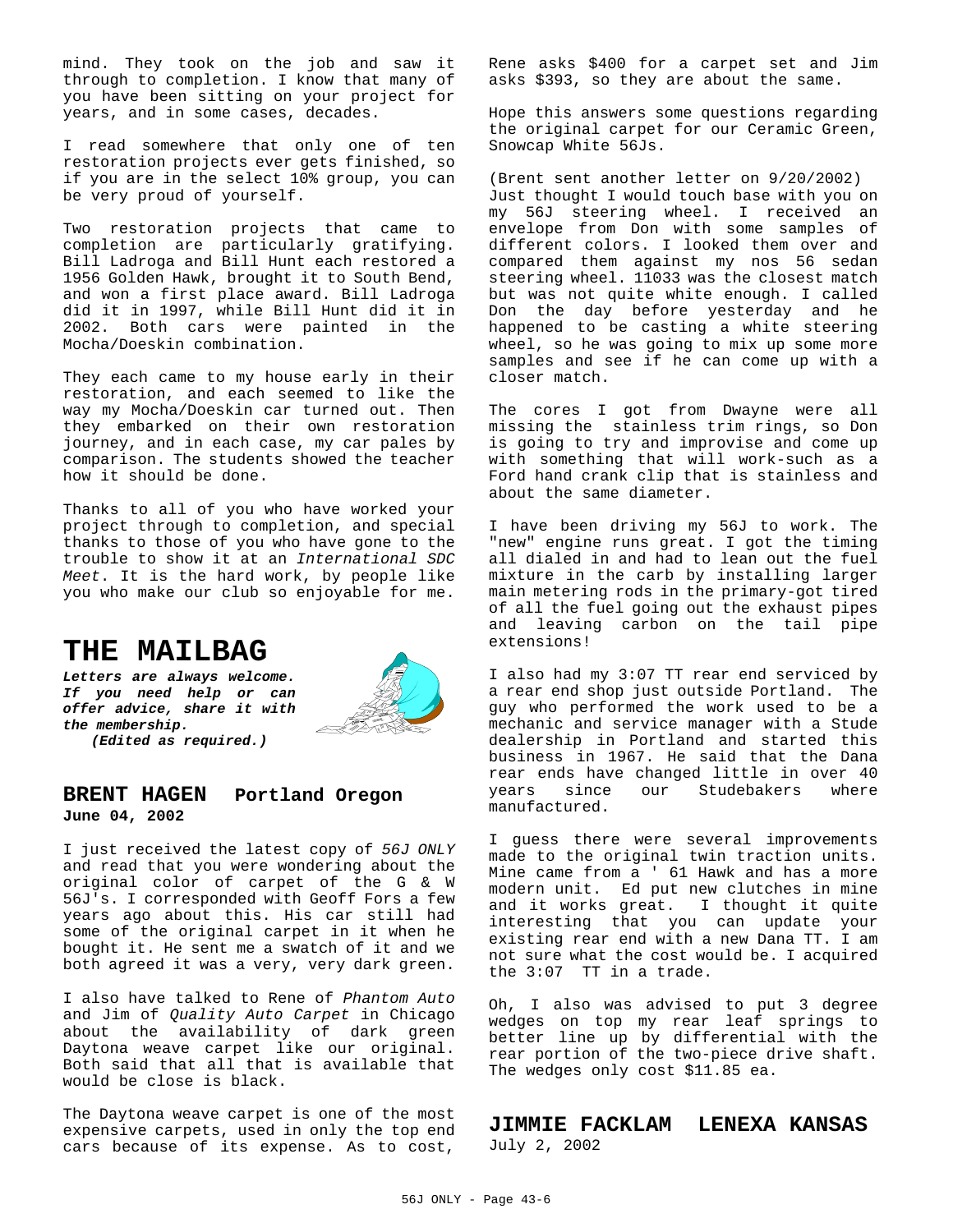Lockworks Chrysler/Plymouth ignition lock LC14400 will fit perfectly in the ignition switch of a 1956 Golden Hawk.

It is about \$5.50, is available at most any parts store, and comes with two keys.

**RUBEN MARES August 22, 2002** Subject: Seat Belts?

I finally got my '56 Golden Hawk Studebaker on the road again.

After 20 years dormant, we rolled it out of my daughter's garage and to a mechanic's garage in East Los Angeles. They got it started after rebuilding the 12 volt starter and other minor factors.

The car is registered with the Department of Motor Vehicles, but car insurance remains a problem for me. AAA Auto Insurance wants my car appraised privately to the tune of \$350.

And then, there is the issue with seat belts. Where can I find some Studebaker Seat Belts and how do they attach to the car?

Any information would be appreciated.

# **HERE WE GROW AGAIN**

Please update your rosters as we welcome the following members. **If you move, please remember me when you send out your change of address forms.**

- 390 David Fergusson 731 Navajo Dr Lake Charles IA 337-855-5123 Email cfiih@aol.com
- 391 Scott Reid 4257 Old Leeds Rd Mountain Brook AL 35213 205-298-7242 Email scott.reid@ieee.org
- 392 Joe Bacon 1701 E Lawrence Av Indianopolis IN 46227 317-783-4721 Email jpwhttail@aol.com
- 393 Andre Betit 1280 Houghton Lane Bennington VT 05201 802-442-6784 Email abetit@rizzo.com
- 394 Jim Phelan 5275 Crestview Heights Dr Bettemdorf IA 52722 563-332-4386 Email phelan@netexpress.net
- 395 Nick Nichols 2756 Golden Gate Av San Francisco CA 94118 414-387-6896 Email 3nichols@springmail.com
- 396 Nils Christiansson Ludvigsborg Ringvägen 7

 24394 Höör Sweden Email tng381u@tninet.se

- 397 Ray Turner 24674 Paseo De Toronto Yorba Linda Ca 92887 714-692-1615 Email rayturn@earthlink.net
- 398 Jerry Cogswell PO Box 429 Los Lunas NM 87031 505-865-5291 Email jerycar@aol.com
- 399 Fred C Howard 8508 121st Av SE Snohomish WA 98290 360-568-1488 Email galzxie.500@prodigy.net
- 400 Brian Scott 164 Stonefield Dr Statesville NC 28677 704-528-0207 Email bscott@alltel.net

**NOTICE:** In lieu of dues, and to help keep my records correct, registration forms will be mailed out periodically to members who haven't been heard from for several years. **If you receive one, please complete and mail it at once or you will be dropped from the mailing list.**

# *WHEEL ESTATE*

**Due to our infrequent printing schedule, many ads may be quite old. The only way I know if an item is bought or sold is if one of the parties reports the transaction.**

**For Sale.** Packard 352 engine, 51,000 actual miles. Recent valve job and new lifters (didn't know about the oil pump problem). Distributor modified for electronic ignition, harmonic balancer has been bolted together and there is a short in the starter circuit somewhere. Bob Modell San Diego 858 270 2729 modell@san.rr.com 08/02

**Wanted:** A complete power steering set-up for 56J, to include automatic shift column. Joe Hall JHall20613@aol.com (05/2002)

**Wanted:** Needed Dome lite body with switch for 56 Golden Hawk. Thanks Stanley Krohn sskrohn@msn.com (05/2002)

**For sale:** Rebuilt 352 Packard Engine, Rebuilt T-85 3 speed OD, Two Power Steering Units, Complete Front Undercarriage, Complete Front Seat and Frame, Lots of Stainless Trim. Best offer. Gene Dallas Texas, Tel 972-359-6889, Email PWiggs9414@aol.com (03/2002)

**For Sale:** Numerous used and n.o.s. hard to find 56J parts for sale, reasonable prices. Brent Hagen, 6220 SE 55th Ave., Portland, OR 97206-6800, Phone: 503-771-0604. E-mail: ghawk352@effectnet.com (01/2002)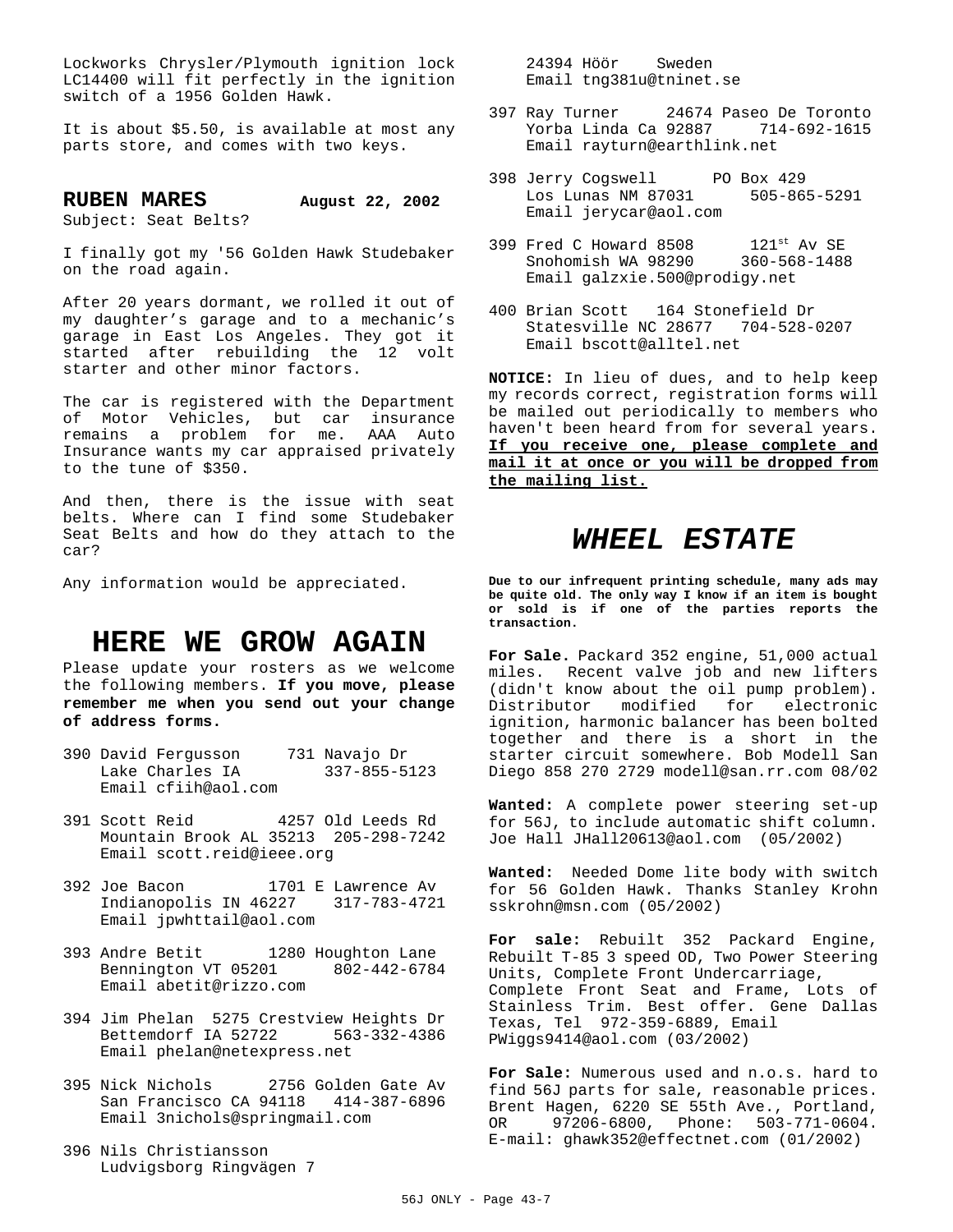**For Sale:** Packard 374 motor, complete. Has 2x4 dual manifold & carbs. Fly wheel, clutch and fly wheel housing caster for 3 speed stick transmission. \$2100, call 913- 492-4523 (KS) (05/01)

**Wanted:** Rear fenders (quarter panels) for 56 Hawk. Any Hawk or Coupe from 1953 to 64 will fit. Walter Kunz (407) 737-7433 or wgkunz@aol.com (12/01)

**For sale**: solid 56J body, doors, rear fenders, all trim, tail light lens-perfect. One set of NOS side grills, Good hood, excellent trunk, stainless trim, glass, tachometer, sending unit, clock, dash face plate, glove box door, 4 barrel carb, 3 spd overdrive trans, bell housing, clutch, pressure plate, linkage, restored window flippers right and left, fins, roof belt molding, interior roof plastic bands and steel holders and brake drums. Other STUDE parts available. Dwayne Jacobson, 2620 Lakeview Dr, Junction City, WI 54443. 715- 341-9470 or studebaker@g2a.net

**THE** *PACKARD* **PAPERS**, for the *Packard* enthusiast, printed on antique letterpress, *Packard* Ivory paper with black printing. The Packard Papers, 288 Whitmore St., #211, Oakland CA 94611, 510-655-7398.

## **1956 GOLDEN HAWK SERVICES**

**Electronic Ignition Modules** for your 1956 Golden Hawk. Use the tachometer sending unit as with the points system. John Brooks, 1821 Ft Worth Hwy, Weatherford TX 76076, Tel 817-594-0840. Check out the Web site at www.studebakerfarm.com or Email to studefarm@yahoo.com

**Ultra400 Automatic Transmission Conversion** for your 1956 Golden Hawk. Enjoy the difference and confidence. No puking overflow. More power to the wheels. For more information contact: Jack Nordstrom, 4975 IH-35 South, New Braunfels TX 78132.

**1956 Sky Hawk and Golden Hawk headliner trim bows** now available!! One set consisting of 3 pieces with ends tapered. \$110.00 per set (includes shipping). Contact Myron McDonald at 417-678-4466 or 417-678-2631, email pmeyer@hdnet.k12.mo.us

**Motor Mounts** for the Packard Engine on the '56 Golden Hawk, \$125.00 a pair, plus your old mounts or send an additional \$125.00 for core charge. Ken Berry, 2206 Live Oak Circle, Round Rock, Texas 78681, Email at KRBERRY@prodigy.net.

**Rebuilt 56 Golden Hawk fuel pumps**, both Carter and AC Delco, \$75 exchange (I must

have your old fuel pump, or a \$50 core charge). Add \$10 for shipping. Gary Capwell 3441 Sandringham Dr. N.E. Salem, Oregon 97305, Phone (503)390-4588 Email mocha56j@aol.com (01/00).

**Rebuilt Packard water pumps** for sale \$75, plus \$10.00 for shipping, no core charge. Contact Brent Hagen, 6220 SE 55th Ave., Portland, Oregon 97206-6800. Phone: 503- 771-0604. E-mail: ghawk352@effectnet.com

**Transmission Puke kit-II**: Stop that fluid from belching out the dip stick tube on start up, for those who would rather have someone else make it for them. \$5 ppd. Mail check to Hagen, 6220 SE 55th, Portland, OR 97206-6800

**1956 Golden Hawk Window Price Sticker**

The design of the sticker represents what Studebaker might have done had they made one for the 1956 Golden Hawk. It is based upon the general design of stickers which were actually done during the period 1959 thru 1966. You only need send \$40 along with the serial number and the options/accessories which were originally on your car (a copy of the production order would be very helpful). If your car has been repainted and options/accessories added or deleted and you want the sticker to reflect the car as it is now just include the appropriate information. I have all the prices so this will not be required from you.If you have any questions I can be reached at: <rtq11@aol.com> telephone 708-479-2658 or Richard Quinn 20026 Wolf Rd. Mokena, Il 60448 (NOTE: See color version on the web site)

## **STUDEBAKER VENDORS**

**www.studebakervendors.com** is the place where customers and vendors meet. All the major vendors are listed on Studebaker Vendors. You are only a "click" away from a host of vendors who can help you with your project. Most vendors have Email, and many have on-line shopping carts. Studebaker Vendors, your one stop shopping mall.

**Studebaker parts**, N.O.S. and excellent used parts. Phil's Studebaker, 11250 Harrison Rd., Osceola IN 46561, Ph 219-674-0084, email *Stude67@aol.com* See our web page at *www.studebakervendors.com/phils.htm*

**HIGH PERFORMANCE Reproduction** Parts & Accessories. Lionel Stone Studebaker, 4476 Matilija Avenue, Sherman Oaks CA 91423, 818-990-8916 phone/fax. See our web page: *www.studebakervendors.com/lstone.htm*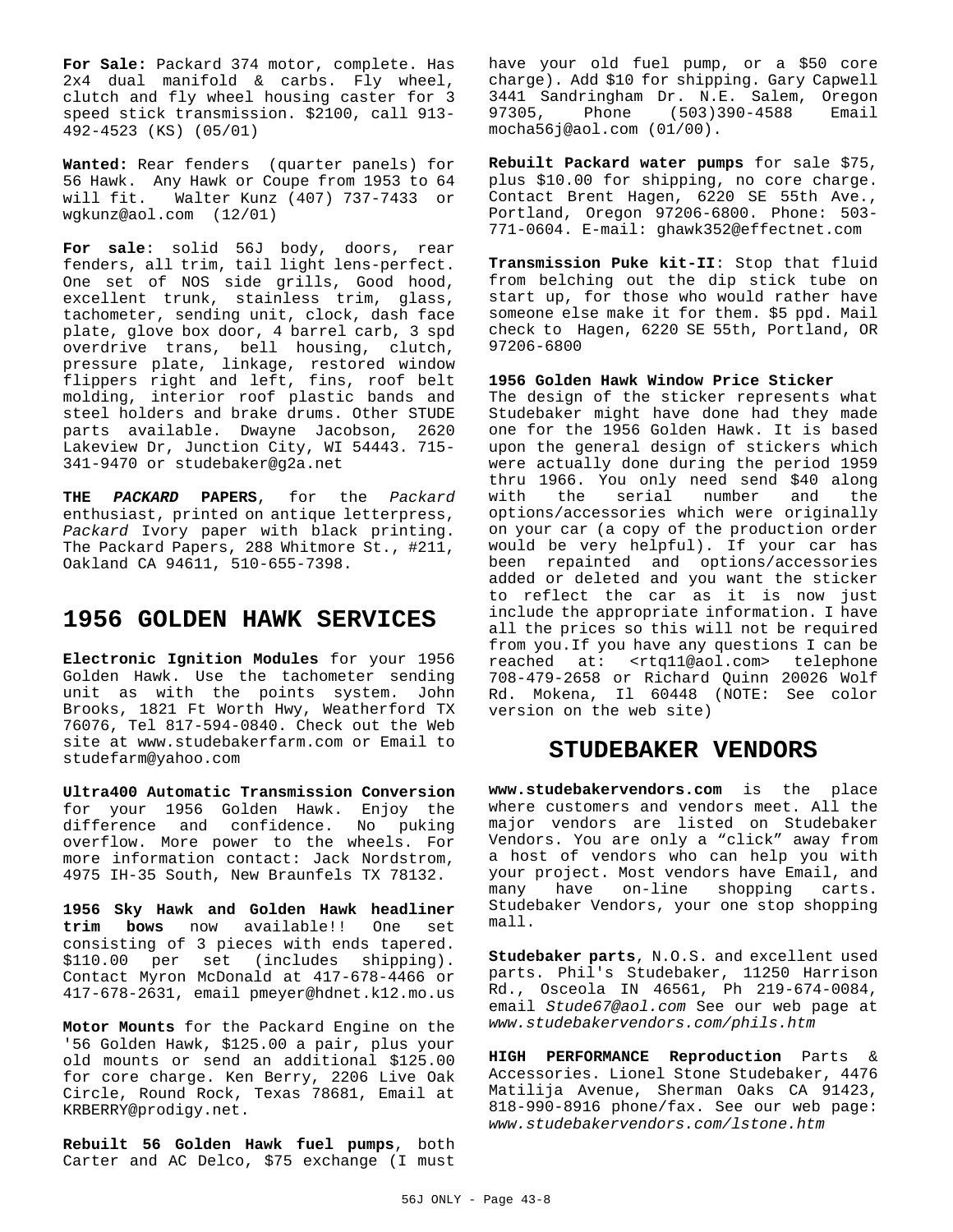**A LARGE STOCK** of Studebaker parts from 1934 - 1966, plus locating services. Hours by appointment. Call anytime, especially early evenings and weekends. 25 years Studebaker parts experience, Joliet Studebaker Service, Robert Kapteyn (Sr.), 112 Bissel Street, Joliet, IL 60432, 815-722-7262, Internet: *rkapteyn@mcs.com*.

**Bondo Billy's merchandise web store** has Tshirts, sweat shirts, license plates, mugs, steins, mouse pads, etc. Silkscreen or custom printed with photographs & drawings. Please take a look at our web site at *www.bondobilly.com/store.html*

**NEW & USED** Studebaker & Packard parts. Mechanical, electrical, & trim. Large stock of Packard engine/transmission parts. Stephen Allen's Auto, PO Box 559  $FL = 32669$   $352-472-9369$ . *www.studebakervendors.com/saa.htm*

**STAINLESS STEEL EXHAUSTS** available for 1956 Golden Hawks, standard size or 2-1/4" diameter. Stainless Steel OEM style mufflers for above systems, quiet or loud tone also available. Silvertone Exhaust Systems, 118 Culloden Rd., Ingersoll Ontario Canada N5C 3R1, D. Simmons 519-485-1966, Mon. - Fri. 9 a.m. - 8 p.m. EST. See our web site at: *www.studebakervendors.com/silverto.htm*

**UPHOLSTERY**, **HEADLINERS, TRUNK MATS** for 1956 Golden Hawks. Do this part of your restoration right, too. Rene & Bonita Harger, Phantom Auto Works, 311 E. Anderson Ave., Knoxville TN 37917, 865-525-6025. *www.studebakervendors.com/phantom.htm*

**1956 STUDEBAKER GOLDEN HAWK AUTHENTICITY GUIDE.** Most of the quirks are documented in this guide with 30 color photos and all decals shown. The guide is divided into sections covering the engine, exterior, interior, trunk,<br>paint and accessories \$20.00 paint and accessories



#### **CD VERSION OF 1956 STUDEBAKER MANUALS**

The Parts Catalog,Authenticity Guide, ,1956 Car Owners Manual, 1956 Accessories Catalog, and the Warner Overdrive Manual, PDF format, viewable with Adobe® Acrobat® Reader (included) \$20.00

#### **PRODUCTION ORDER COPY**

**COPY OF THE ORIGINAL PRODUCTION ORDER** for you car. Printed directly from the microfilm, so the only mistakes are the ones made by Studebaker. Just send the<br>serial number. \$12.00 serial number.

#### **STEERING WHEEL COVER**

Black on white background. Slides over the top of the 17" steering wheel, washable \$15.00.



#### **DECALS-TAGS-PATCHES**

**AIR CLEANER/OIL BATH**, yellow/black \$ 4.00. GENERATOR FIELD TERMINAL TAG, red \$ 1.50. **TACHOMETER SENDING UNIT TAG**, red \$ 3.00.

**PATCH** 4-1/2" x 2-1/2" Can be sewn or glued to a cap or shirt. Red on white background. \$3.50



## **CLUB ROSTERS** (send SASE)

Prices include postage (SASE appreciated on small item orders).

*Make checks payable to Frank Ambrogio.*

# **56J CLUB ITEMS**

*ALL PROCEEDS HELP MAINTAIN THE CLUB*

#### **MANUALS**

**1956 STUDEBAKER GOLDEN HAWK PARTS CATALOG (includes Update #1).** Taken from the 1953-58 Body Parts and the 1955-58<br>Chassis Parts Catalogs, Chassis Parts Catalog contains only 1956 Golden Hawk parts and illustrations. 320 pages of specifications, parts lists, illustrations, alphabetic index, numeric index, plus lists for service bulletins, utility items, and<br>accessory codes. \$30.00. accessory codes.